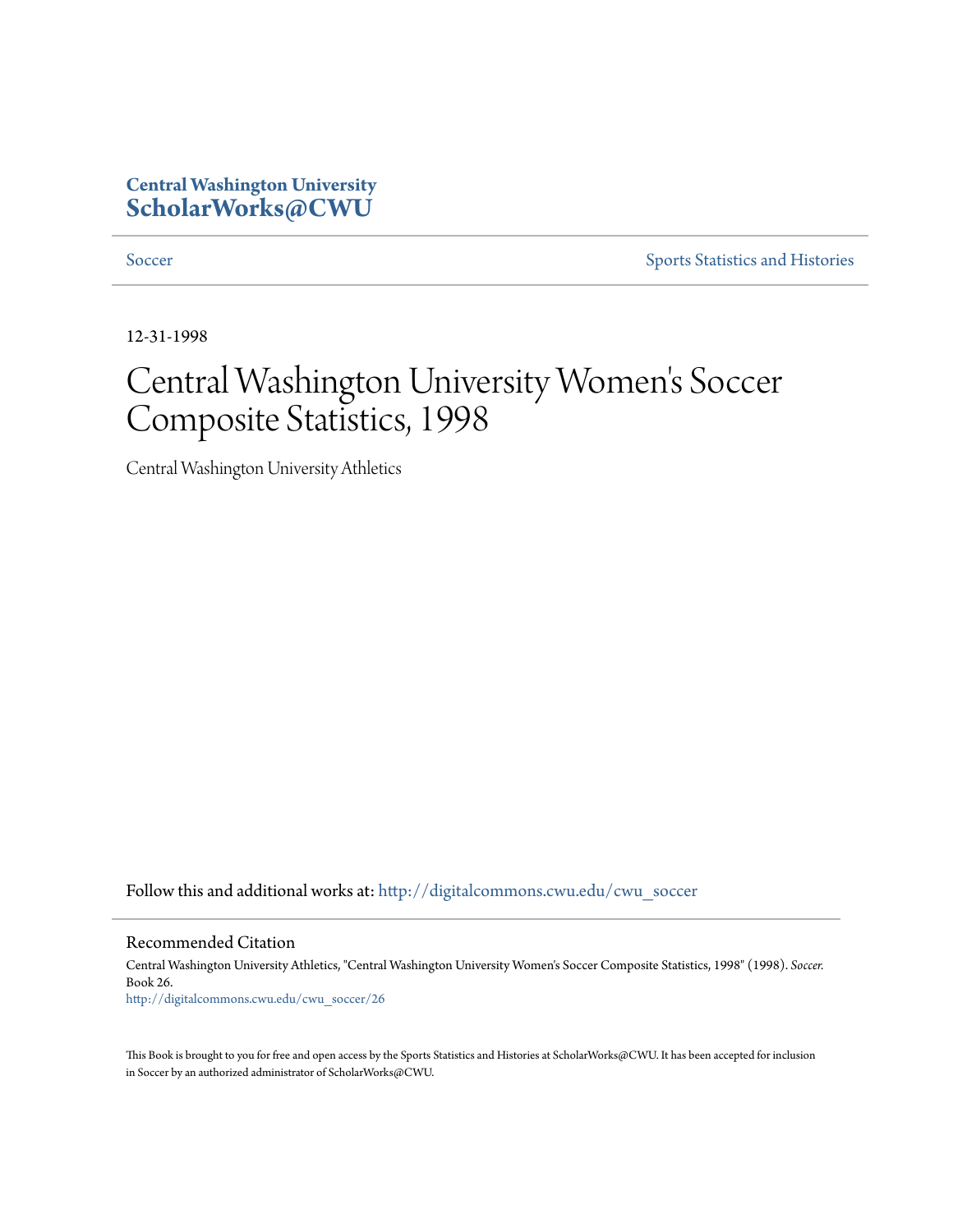### 1998 CENTRAL WASHINGTON UNIVERSITY WOMEN'S SOCCER

| <b>SA</b>                     | G              | Ast                                                                                                                                       | Pts                 | GWG            |                  |                  |
|-------------------------------|----------------|-------------------------------------------------------------------------------------------------------------------------------------------|---------------------|----------------|------------------|------------------|
|                               |                | 7                                                                                                                                         | 3                   | 17             | 3                |                  |
| $19-7$                        | 42             | 7                                                                                                                                         | 2                   | 16             | $\mathbf{1}$     |                  |
|                               | 45             | 5                                                                                                                                         | 3                   | 13             | $\overline{0}$   |                  |
| Liz Colgan<br>Jessica Kennedy |                | 46                                                                                                                                        | 3                   | 4              | 10               | 1                |
| Casey Cunningham              | $17 - 4$       | 26                                                                                                                                        | $\overline{4}$      | $\overline{2}$ | 10               | 1                |
|                               | 45             | 4                                                                                                                                         | 2                   | 10             | 2                |                  |
|                               |                | $\overline{2}$                                                                                                                            | 3                   | 7              | $\boldsymbol{0}$ |                  |
|                               | 20             | $\overline{2}$                                                                                                                            | 2                   | 6              | 2                |                  |
| Therese Hahn15-1              | 11             | $\overline{2}$                                                                                                                            | $\mathbf 1$         | 5              | $\boldsymbol{0}$ |                  |
| Melissa Budde                 | $17 - 8$       | 13                                                                                                                                        | 2                   | 1              | 5                | 1                |
| <b>Shannon Witte</b>          | $5 - 5$        | 11                                                                                                                                        | 2                   | $\overline{0}$ | 4                | $\overline{1}$   |
| Anne Stuchell 9-2             | $\overline{4}$ | $\overline{1}$                                                                                                                            | $\overline{1}$      | 3              | 0                |                  |
| Amy Auckland                  | 14-2           | 22                                                                                                                                        | $\overline{1}$      | $\overline{1}$ | 3                | $\boldsymbol{0}$ |
| Kellie Johnson                | $17 - 8$       | 6                                                                                                                                         | $\mathbf 1$         | $\overline{0}$ | 2                | $\boldsymbol{0}$ |
| Charissa Dehnert              | 19-16          |                                                                                                                                           | 0                   | $\mathbf{1}$   | $\mathbf{1}$     | $\boldsymbol{0}$ |
| Crissie Gordon                |                | 6                                                                                                                                         | 0                   | $\mathbf 1$    | $\mathbf{1}$     | $\boldsymbol{0}$ |
| Gretchen Talmadge             |                |                                                                                                                                           | 0                   | 0              | 0                | $\boldsymbol{0}$ |
| Melissa Sawyer                |                |                                                                                                                                           | 0                   | 0              | 0                | $\boldsymbol{0}$ |
| Megan Kjar 8-3                | 0              | 0                                                                                                                                         | $\overline{0}$      | 0              | 0                |                  |
| Amber Rikerd                  |                | $\theta$                                                                                                                                  | 0                   | $\overline{0}$ | $\overline{0}$   | $\boldsymbol{0}$ |
| <b>OWN GOAL</b>               |                |                                                                                                                                           | $\mathbf{1}$        |                |                  |                  |
| Totals 19-19 405              | 44             | 27                                                                                                                                        | 113                 | 12             |                  |                  |
| 19-19                         | 196            | 18                                                                                                                                        | 12                  | 48             | 6                |                  |
|                               |                | Judy Koenigs 19-17 79<br>19-19<br>18-17<br>Julie Popich 19-16<br>Emily Colgan 19-18 12<br>Dana Hansen 18-15<br>$18 - 2$<br>19-15<br>19-16 | -5<br>2<br>19-18 10 |                |                  |                  |

Corner Kicks: CWU 106, Opp. 68. Fouls: CWU 153, Opp. 154. Offsides: CWU 21, Opp. 19. Penalty Kick Goals - None. Yellow Cards: Koenigs, Rikerd, Opp. 2.. Red Cards: None.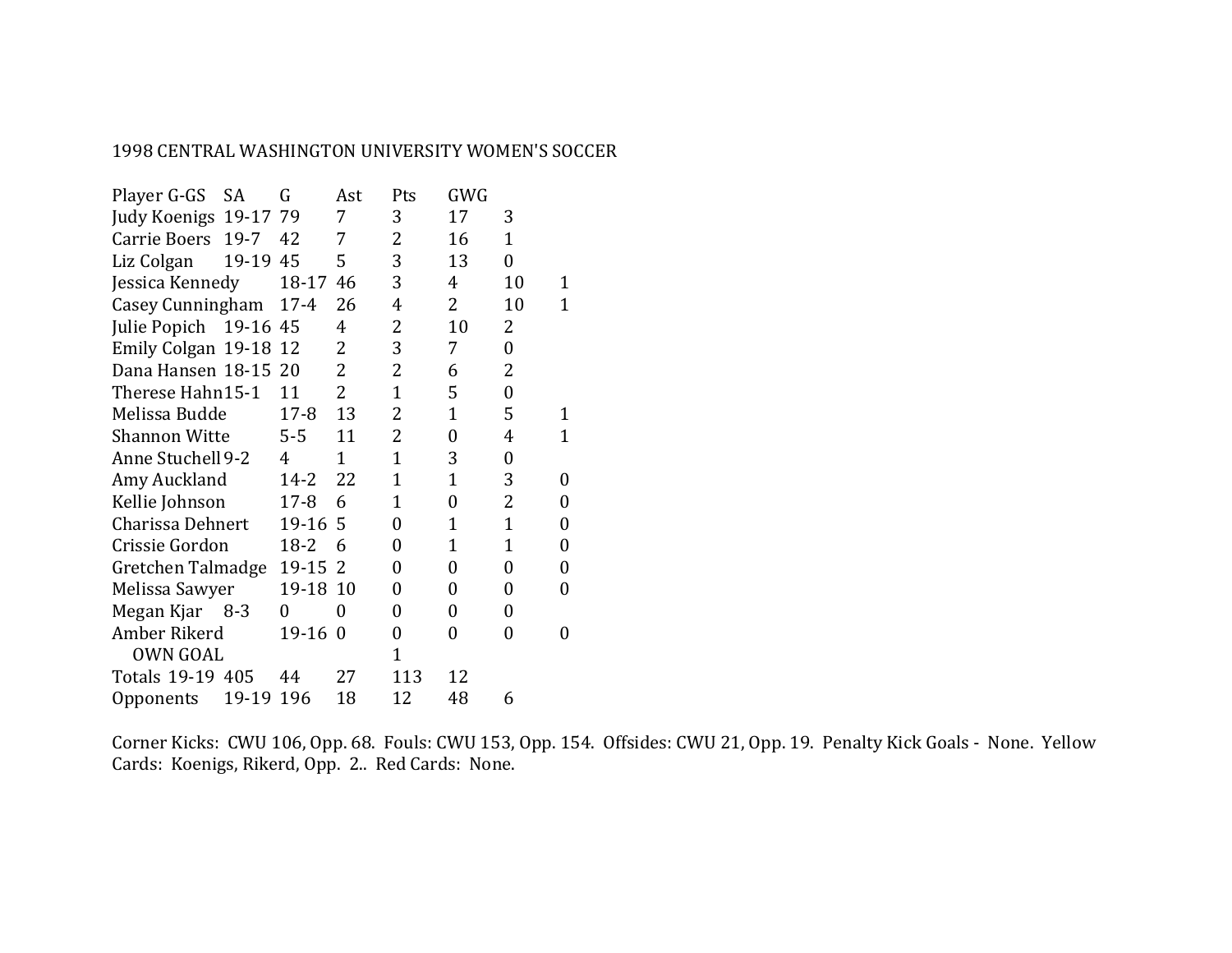Goalkeeping G-GS Min GA Avg SV<br>Meghan Kjar 7-3 310 3 0.87 23 Meghan Kjar 7-3 310 Amber Rikerd 18-16 1429 14 0.88 100 Anne Stuchell 1-0 10 1 9.00 1<br>Totals 19-19 1749 18 0.93 124 Totals 19-19 1749 18 Opponents 19-19 1749 44 2.26 159 Shutouts - Rikerd 5; Kjar and Rikerd 4, Opp. 3.

SCORES (12-6-1)

| Date     | Opponent         |                        |                       | Site           | Rec              |              |              |
|----------|------------------|------------------------|-----------------------|----------------|------------------|--------------|--------------|
| Sept. 30 |                  | UC-Davis (ot) 0        |                       | H              | $0 - 0 - 1$      |              |              |
| Sept. 57 | Albertson        |                        | 0                     | O <sub>l</sub> | $1 - 0 - 1$      |              |              |
| Sept. 65 | Whitworth        |                        | $\overline{0}$        | Oly            | $2 - 0 - 1$      |              |              |
| Sept. 11 | 1                | Victoria               |                       | 2              | <b>Burn</b>      | Exh.         |              |
| Sept. 12 | $\boldsymbol{0}$ |                        | Humboldt State (ot) 1 |                |                  | Burn         | $2 - 1 - 1$  |
| Sept. 13 | 3                |                        | Colorado Christian    |                | 2                | Burn         | $3 - 1 - 1$  |
| Sept. 19 | 2                |                        | CS-Stanislaus 0       |                | Arc              | $4 - 1 - 1$  |              |
| Sept. 20 | 0                |                        | Humboldt State        |                | 2                | A            | $4 - 2 - 1$  |
| Sept. 22 | 2                |                        | Western Oregon        |                | $\boldsymbol{0}$ | A            | $5 - 2 - 1$  |
| Sept. 25 | $\mathbf{1}$     |                        | Sonoma State 2        |                | H                | $5 - 3 - 1$  |              |
| Sept. 27 | 1                | Concordia              |                       | 0              | H                | $6 - 3 - 1$  |              |
| Oct. 3 3 | MS-Billings      |                        | 1                     | A              | $7 - 3 - 1$      |              |              |
| Oct. 4 6 | MS-Billings      |                        | $\boldsymbol{0}$      | A              | $8 - 3 - 1$      |              |              |
| Oct. 101 |                  | Western Washington     |                       |                | 2                | A            | $8 - 4 - 1$  |
| Oct. 181 |                  | Simon Fraser 2         |                       | H              | $8 - 5 - 1$      |              |              |
| Oct. 242 | Gonzaga          |                        | 1                     | A              | $9 - 5 - 1$      |              |              |
| Oct. 251 |                  | Western Washington     |                       |                | 0                | H            | $10 - 5 - 1$ |
| Oct. 312 |                  | <b>Evergreen State</b> |                       |                | A                | $11 - 5 - 1$ |              |
| Nov. 7 1 |                  | Humboldt State         |                       | 3              | H                | $11 - 6 - 1$ |              |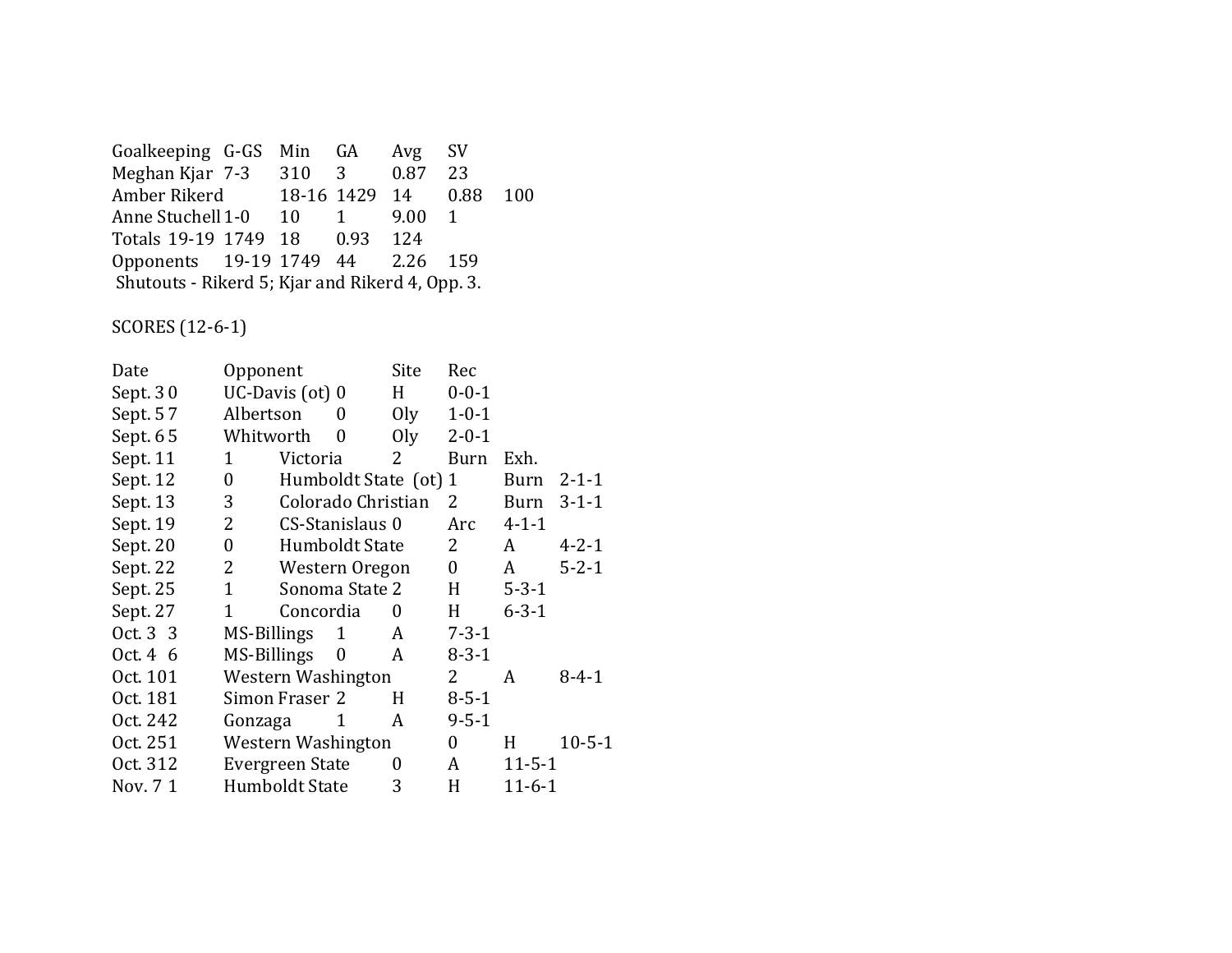Nov. 8 6 MS-Billings 2 H 12-6-1

Overtimes: 0-1-1 Home 3-3-1 Away 5-2-0 Neutral 4-1-0

#### SCORING BY PERIODS

|                       |  | $1$ ot | - 2ot | Tot.        |    |    |
|-----------------------|--|--------|-------|-------------|----|----|
| Central Washington 27 |  |        |       |             |    | 44 |
| Opponents 9           |  |        |       | $\sim$ $ -$ | 18 |    |

#### AWARD WINNERS

Captain Liz Colgan, Julie Popich, Melissa Sawyer, Jessica Kennedy Inspirational Casey Cunningham MVP Amber Rikerd Most Improved Emily Colgan

Letter winners - Amber Rikerd (4), Melissa Budde (4), Casey Cunningham (4), Kellie Johnson (4), Melissa Sawyer (4), Anne Stuchell (4), Gretchen Talmadge (4), Crissie Gordon (3), Therese Hahn (3), Meghan Kjar (3), Judy Koenigs (3), Dana Hansen (2), Liz Colgan (2), Jessica Kennedy (2), Carrie Boers, Julie Popich, Amy Auckland, Emily Colgan, Charissa Dehnert. Nonlettermen - Shannon Witte.

### PacWest Conference

|                       | w  |    | GE | GА |    |
|-----------------------|----|----|----|----|----|
| Simon Fraser          | 15 | 4  | 62 | 17 |    |
| Central Washington 12 |    | h  | 44 | 18 |    |
| Western Washington    |    | 11 |    | 45 | 22 |
| <b>Humboldt State</b> | 10 |    | 25 | 19 |    |
| Hawaii Pacific        | 5  | 5  | 29 | 10 |    |
| Western Oregon        |    |    | 28 |    |    |